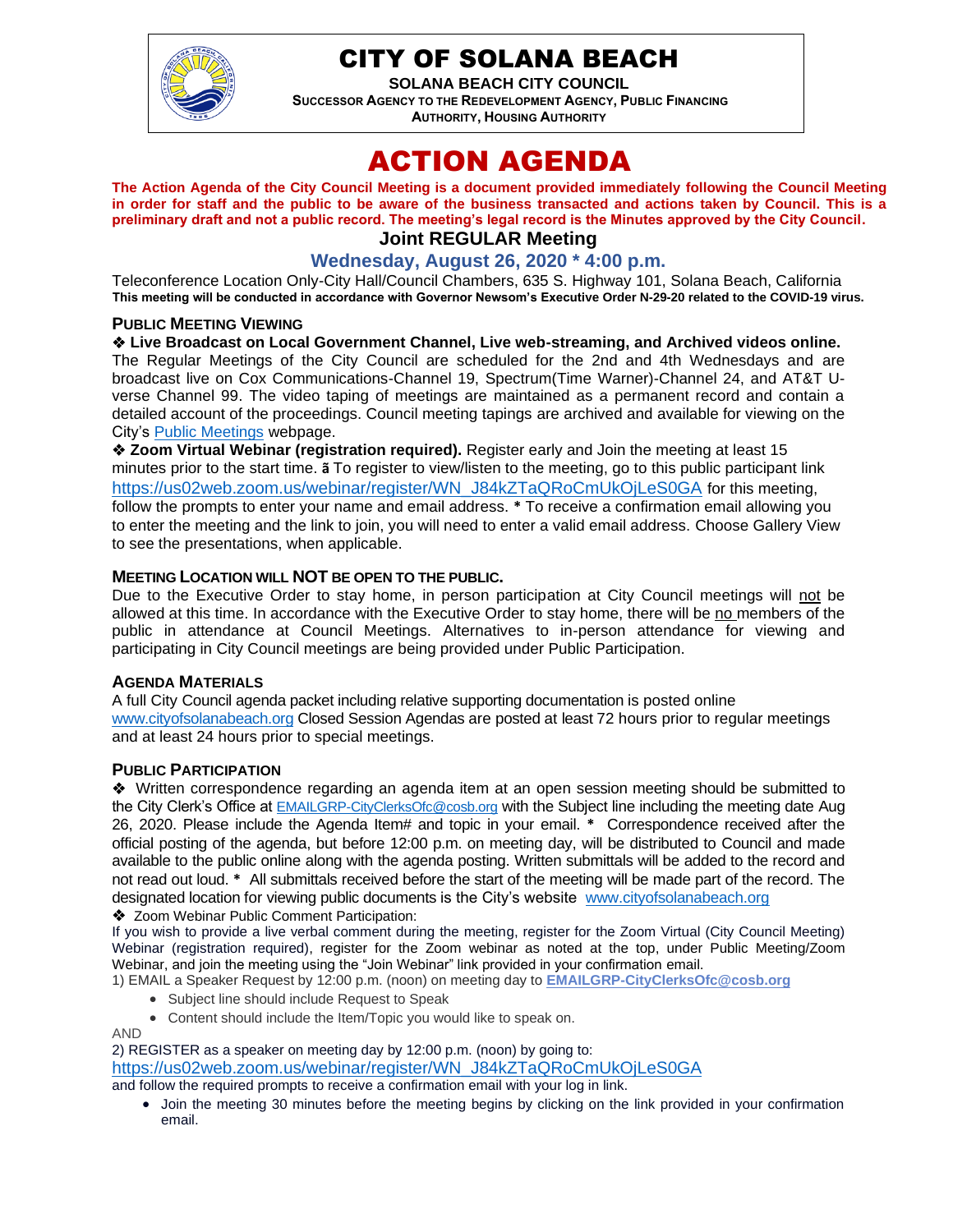- Speaking participants may use the computer's microphone and speakers to listen and communicate or they may also call into the meeting by dialing into the meeting with a telephone (this information will be provided in your email confirmation). If you call in as well for better audio, mute your computer's speakers to eliminate feedback.
- Participants will be called upon from those who have submitted the Speaker Request, registered, and logged on as described above. You will be called on by name and unmuted by the meeting organizer and may provide comments for the allotted time. Allotted speaker times are listed under eac[h Agenda s](https://urldefense.proofpoint.com/v2/url?u=https-3A__www.ci.solana-2Dbeach.ca.us_index.asp-3FSEC-3DF0F1200D-2D21C6-2D4A88-2D8AE1-2D0BC07C1A81A7-26Type-3DB-5FBASIC&d=DwMFaQ&c=euGZstcaTDllvimEN8b7jXrwqOf-v5A_CdpgnVfiiMM&r=1XAsCUuqwK_tji2t0s1uIQ&m=C7WzXfOw2_nkEFMJClT55zZsF4tmIf_7KTn0o1WpYqI&s=3DcsWExM2_nx_xpvFtXslUjphiXd0MDCCF18y_Qy5yU&e=)ection.
- Participants can use a computer microphone and speakers to listen and communicate or dial into the meeting with a telephone (if you log in and call in, mute one of the devices to eliminate feedback).
- Do not self-mute since you will be muted when you enter the meeting and organizers will unmute you to provide comments. All oral comments received prior to the close of the meeting will be made part of the meeting record.

#### **SPECIAL ASSISTANCE NEEDED** - AMERICAN DISABILITIES ACT TITLE 2

In compliance with the Americans with Disabilities Act of 1990, persons with a disability may request an agenda in appropriate alternative formats as required by Section 202. Any person with a disability who requires a modification or accommodation in order to participate in a meeting should direct such request to the City Clerk's office (858) 720-2400 [EMAILGRP-CityClerksOfc@cosb.org](mailto:EMAILGRP-CityClerksOfc@cosb.org) at least 72 hours prior to the meeting.

| and engage in conversations offline/muted. |
|--------------------------------------------|
| <b>CITY COUNCILMEMBERS</b>                 |
| Jewel Edson, Mayor                         |

As a courtesy to all meeting attendees, please set cellular phones and pagers to silent mode

Judy Hegenauer**, Deputy Mayor** Kristi Becker**, Councilmember** Kelly Harless**, Councilmember** David A. Zito, **Councilmember**

| <b>Gregory Wade</b> | Johanna Canlas       | Angela Ivey       |
|---------------------|----------------------|-------------------|
| <b>City Manager</b> | <b>City Attorney</b> | <b>City Clerk</b> |

#### **SPEAKERS:**

See Public Participation on the first page of the Agenda for publication participation options.

#### **READING OF ORDINANCES AND RESOLUTIONS:**

Pursuant to [Solana Beach Municipal Code](mailto:https://www.codepublishing.com/CA/SolanaBeach/) Section 2.04.460, at the time of introduction or adoption of an ordinance or adoption of a resolution, the same shall not be read in full unless after the reading of the title, further reading is requested by a member of the Council. If any Councilmember so requests, the ordinance or resolution shall be read in full. In the absence of such a request, this section shall constitute a waiver by the council of such reading.

## **CALL TO ORDER AND ROLL CALL:**

## **CLOSED SESSION REPORT:**

## **FLAG SALUTE:**

#### **APPROVAL OF AGENDA: COUNCIL ACTION: Approved 5/0**

#### **ORAL COMMUNICATIONS:**

*Note to Public: Refer to Public Participation for information on how to submit public comment.* 

This portion of the agenda provides an opportunity for members of the public to address the City Council on items relating to City business and not appearing on today's agenda by having submitted written comments for the record to be filed with the record or by registering to join the virtual meeting online to speak live, per the Public Participation instructions on the Agenda. Comments relating to items on this evening's agenda are taken at the time the items are heard. Pursuant to the Brown Act, no action shall be taken by the City Council on public comment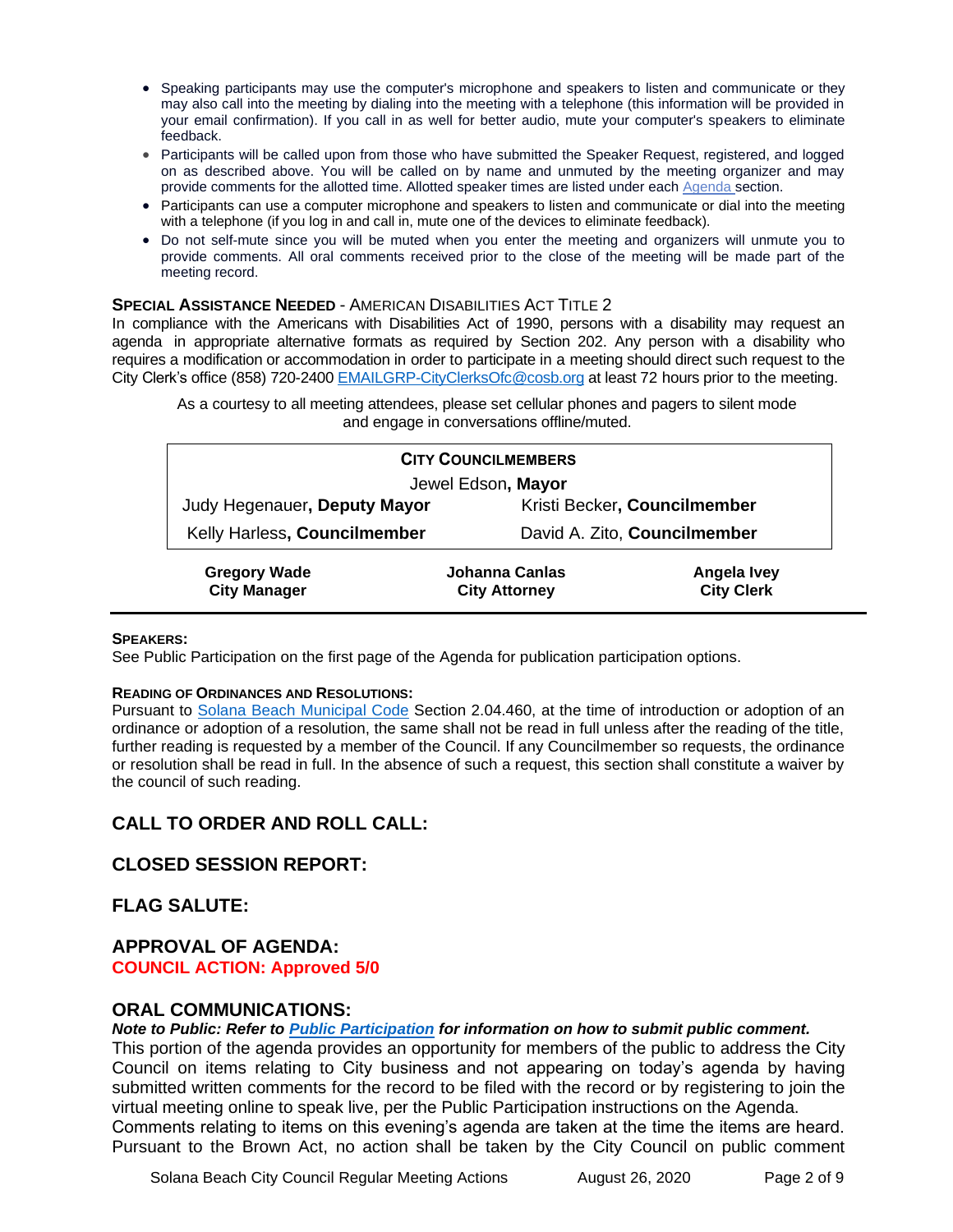items. Council may refer items to the City Manager for placement on a future agenda. The maximum time allotted for each speaker is THREE MINUTES (SBMC 2.04.190).

## **COUNCIL COMMUNITY ANNOUNCEMENTS / COMMENTARY:**

*An opportunity for City Council to make brief announcements or report on their activities. These items are not agendized for official City business with no action or substantive discussion.* 

## **A. CONSENT CALENDAR:** (Action Items) (A.1. - A.10.)

*Note to Public: Refer to Public Participation for information on how to submit public comment.* 

Items listed on the Consent Calendar are to be acted in a single action of the City Council unless pulled for discussion.

Any member of the public may address the City Council on an item of concern by submitting written correspondence for the record to be filed with the record or by registering to join the virtual meeting online to speak live, per the Public Participation instructions on the Agenda. The maximum time allotted for each speaker is THREE MINUTES (SBMC 2.04.190).

Those items removed from the Consent Calendar by a member of the Council will be trailed to the end of the agenda, while Consent Calendar items removed by the public will be discussed immediately after approval of the Consent Calendar.

## **A.1. Minutes of the City Council.**

Recommendation: That the City Council

1. Approve the Minutes of the following City Council meetings: January 22, 2020, March 10, 2020, April 1, 2020, April 8, 2020, April 16, 2020, April 22, 2020, and May 6, 2020.

Approved Minutes [http://www.ci.solana-beach.ca.us/index.asp?SEC=F0F1200D-21C6-4A88-8AE1-0BC07C1A81A7&Type=B\\_BASIC](http://www.ci.solana-beach.ca.us/index.asp?SEC=F0F1200D-21C6-4A88-8AE1-0BC07C1A81A7&Type=B_BASIC) **COUNCIL ACTION: Approved 5/0**

## **A.2. Register of Demands.** (File 0300-30)

Recommendation: That the City Council

1. Ratify the list of demands for June 20, 2020 – August 7, 2020.

[Item A.2. Report \(click here\)](https://solanabeach.govoffice3.com/vertical/Sites/%7B840804C2-F869-4904-9AE3-720581350CE7%7D/uploads/A.2._-_Register_of_Demands_August_26-O.pdf) **COUNCIL ACTION: Approved 5/0**

## **A.3. General Fund Adopted Budget for Fiscal Year 2020-2021 Changes.** (File 0330- 30)

Recommendation: That the City Council

1. Receive the report listing changes made to the Fiscal Year 2020-2021 General Fund Adopted Budget.

[Item A.3. Report \(click here\)](https://solanabeach.govoffice3.com/vertical/Sites/%7B840804C2-F869-4904-9AE3-720581350CE7%7D/uploads/A.3._-_Budget_Updates_Amdt_Tracking_082620-O.pdf) **COUNCIL ACTION: Approved 5/0**

## **A.4. Glenmont Underground Utility District**  THIS ITEM HAS BEEN PULLED FROM THIS AGENDA

Solana Beach City Council Regular Meeting Actions August 26, 2020 Page 3 of 9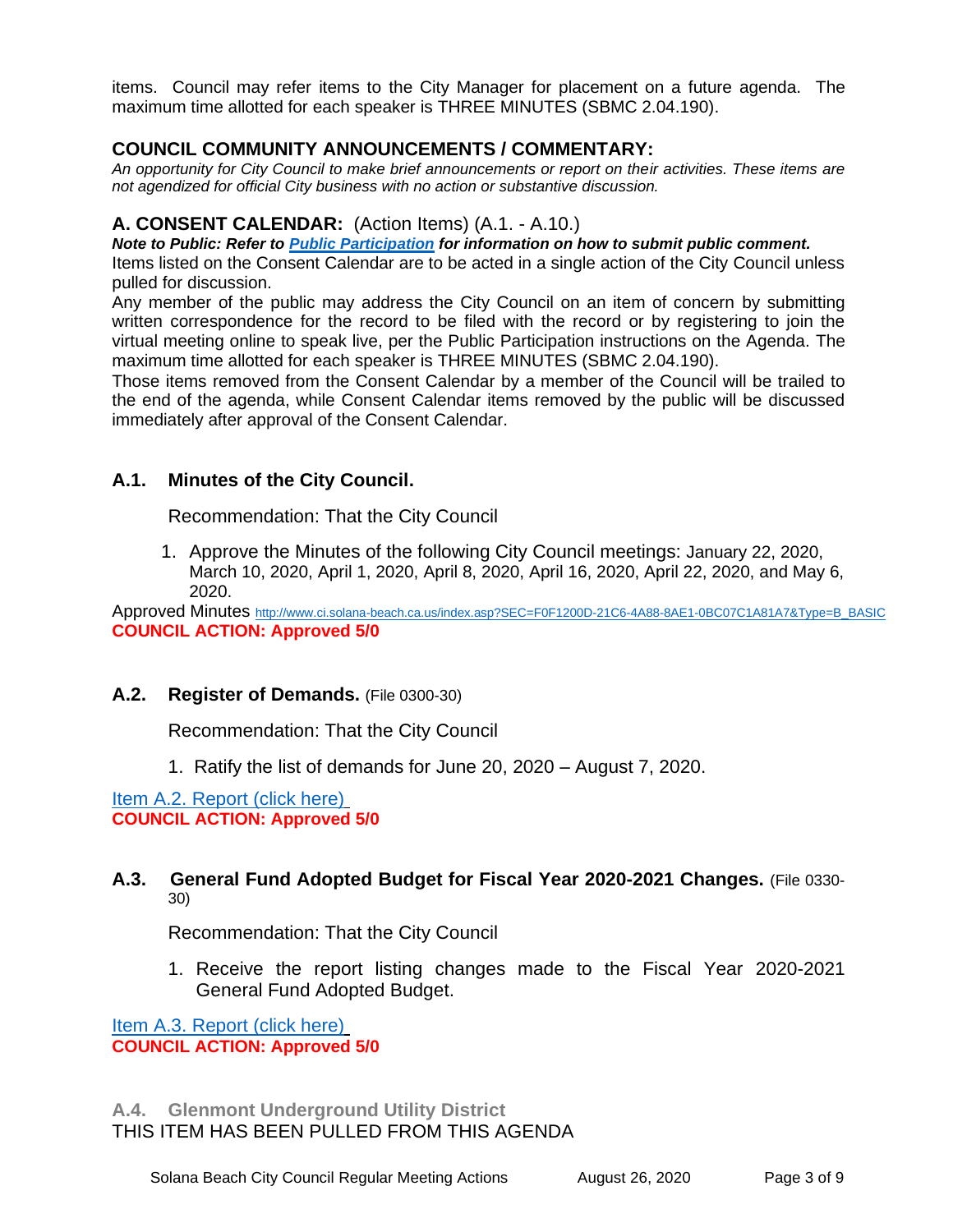**A.5. Shore Protection Project Pre-Construction Engineering and Design (PED) and Design Agreement – United States Army Corps of Engineers (USACE).** (File 0740-80)

Recommendation: That the City Council

- 1. Adopt **Resolution 2020-120:**
	- a. Authorizing the City Manager to act as the representative of the City of Solana Beach, in consultation with the City Attorney, to execute the Design Agreement with the USACE San Diego County Project (formerly known as the Encinitas-Solana Beach Coastal Storm Damage Reduction Project).
	- b. Authorizing the City Manager to act as the representative of the City of Solana Beach, in consultation with the City Attorney, to sign and execute any and all related documents and certifications as may be needed during the PED phase of the Project, provided those do not involve increases to the approved Design Agreement (DA) budget.
	- c. Authorizing the City Manager to act as the representative of the City of Solana Beach, in consultation with the City Attorney; to pay all invoices received by the USACE either through direct cash contributions or work in kind contributions and to seek reimbursement from State Parks through the grant agreement with DBW.
	- d. Approving an appropriation of \$450,000 to the State Grant revenue account and Sand Replenishment/ACOE Study Project for FY 2021, both in the Department of Boating and Waterways Special revenue fund.
	- e. Authorizing the City Treasurer to amend FY 202021 Adopted Budget accordingly.

Item A.5. [Report \(click here\)](https://solanabeach.govoffice3.com/vertical/Sites/%7B840804C2-F869-4904-9AE3-720581350CE7%7D/uploads/A.5._-__USACE_PED_Initiation_and_Design__Agmt-O.pdf) **COUNCIL ACTION: Approved 5/0**

## **A.6 Video Broadcast Services of Public Meetings.** (File 0190-70)

Recommendation: That the City Council

- 1. Adopt **Resolution 2020-119**:
	- a. Awarding Bob Hoffman Video and Photography an increased amount not to exceed \$24,402 for FY 2019/20.
	- b. Authorizing the City Manager to amend the FY 2019/20 agreement and the agreement extension FY 2020/21 with Bob Hoffman Video and Photography.

[Item A.6. Report \(click here\)](https://solanabeach.govoffice3.com/vertical/Sites/%7B840804C2-F869-4904-9AE3-720581350CE7%7D/uploads/A.6._-_Bob_Hoffman-O.pdf) **COUNCIL ACTION: Approved 5/0**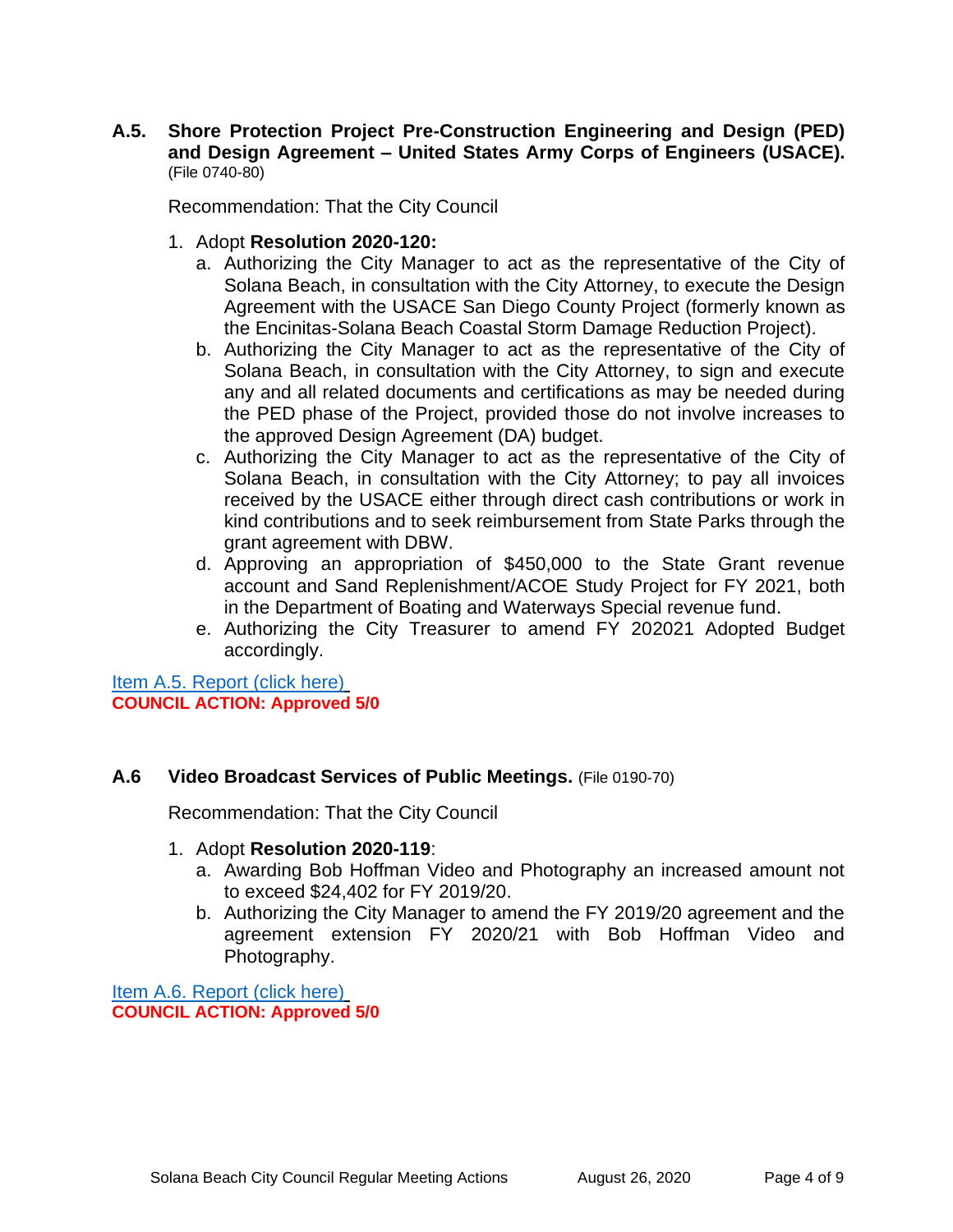## **A.7. State Homeland Security Program Grant 2019 for 800 MHz Radios**. (File 0240-60)

Recommend that the City Council:

- 1. Adopt **Resolution 2020-118**:
	- a. Accepting \$12,324 in federal funds from a 2019 State Homeland Security Program (SHSP) grant awarded to the City of Solana Beach for the purchase of 800 MHz radios.
	- b. Authorizing the City Manager to execute the sign and submit the required California Governor's Office of Emergency Services Fiscal Year FY19 Grant Program Standard Assurances.
	- c. Approving an appropriation of \$12,324 to the Federal Grant revenue account and the Minor Equipment expenditure account for the Fire Department both in the Public Safety Special Revenue fund.
	- d. Authorizing the City Treasurer to amend the FY 2020/21 Adopted Budget accordingly.

[Item A.7. Report \(click here\)](https://solanabeach.govoffice3.com/vertical/Sites/%7B840804C2-F869-4904-9AE3-720581350CE7%7D/uploads/A.7._-_FY_2019_SHSGP_800_MHz_radios-O.pdf) **COUNCIL ACTION: Approved 5/0**

**A.8. Reinstituting the 6:00 PM Start Time for Regular City Council Meetings.** (File 0410-05)

Recommendation: That the City Council

1. Adopt **Resolution 2020-123** Reinstituting 6:00 P.M. Start Time for Regular City Council Meetings.

[Item A.8. Report \(click here\)](https://solanabeach.govoffice3.com/vertical/Sites/%7B840804C2-F869-4904-9AE3-720581350CE7%7D/uploads/A.8._-_Reinstitute_6_pm_Council_Mtg-O.pdf) **COUNCIL ACTION: Approved 5/0**

**A.9. Ratification of Emergency Order Relaxing Outdoor Use Regulations for Gym & Fitness Centers, Personal Care Services, Salons and Barber Shops through a Temporary Use Permit.** (File 0240-00, 800-20)

The Staff recommends that the City Council:

1. Consider ratifying the Emergency Order made by the City Manager, acting as the Director of Emergency Services, and issued on July 29, 2020.

Item A. 9. [Report \(click here\)](https://solanabeach.govoffice3.com/vertical/Sites/%7B840804C2-F869-4904-9AE3-720581350CE7%7D/uploads/A.9._-_Ratification_of_TUP_Emergency_Order-O.pdf) **COUNCIL ACTION: Approved 5/0**

**A.10. Solana Energy Alliance (SEA) – 2019 Power Content Label and Attestation.** (File 1010-45)

The Staff recommends that the City Council:

1. Attest to the accuracy of information provided in Solana Energy Alliance's 2019 Power Content Labels.

[Item A.10. Report \(click here\)](https://solanabeach.govoffice3.com/vertical/Sites/%7B840804C2-F869-4904-9AE3-720581350CE7%7D/uploads/A.10._-_-SECA_08_26_20__PCL_Approval-O.pdf) **COUNCIL ACTION: Approved 5/0**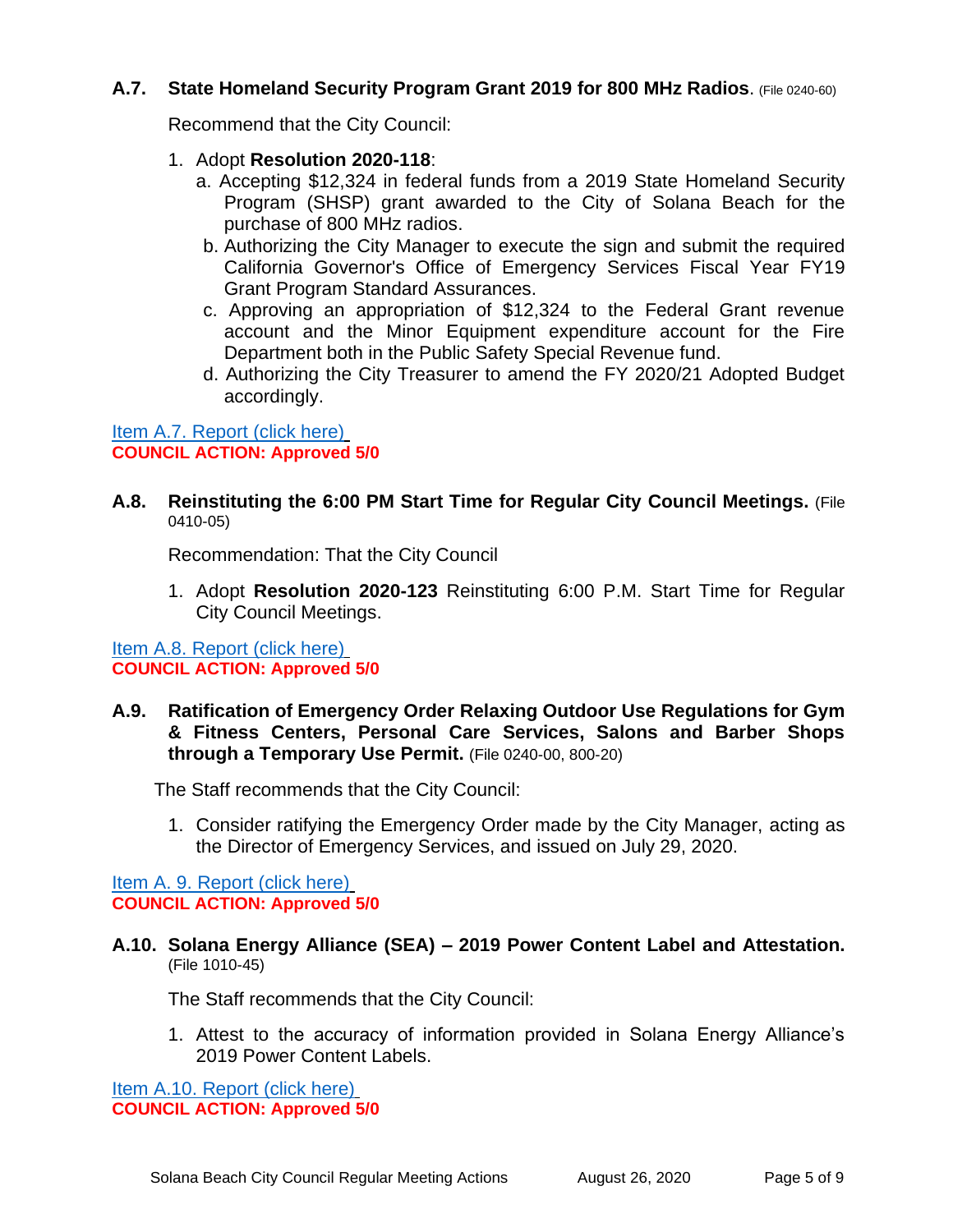## **B. PUBLIC HEARINGS:** (B.1. – B.2.)

#### *Note to Public: Refer to Public Participation for information on how to submit public comment.*

This portion of the agenda provides citizens an opportunity to express their views on a specific issue, as required by law after proper noticing, by submitting written comments for the record or by registering to join the virtual meeting online to speak live, per the Public Participation instructions on the Agenda.

After considering all of the evidence, including written materials and oral testimony, the City Council must make a decision supported by findings and the findings must be supported by substantial evidence in the record.

An applicant or designee(s) for a private development/business project, for which the public hearing is being held, is allotted a total of fifteen minutes to speak, as per SBMC 2.04.210. A portion of the fifteen minutes may be saved to respond to those who speak in opposition. All other speakers have three minutes each.

## **B.1. Public Hearing: 201 Ocean Street, Applicant: Carome, Case 17-28-02.** (File 0600-40)

The proposed project meets the minimum objective requirements under the SBMC, could be found to be consistent with the General Plan and could be found, as conditioned, to meet the discretionary findings required as discussed in this report to approve a DRP and administratively issue a SDP. Therefore, Staff recommends that the City Council:

- 1. Conduct the Public Hearing: Open the public hearing, Report Council disclosures, Receive public testimony, Close the public hearing.
- 2. Find the project exempt from the California Environmental Quality Act pursuant to Sections 15303 of the State CEQA Guidelines.
- 3. If the City Council makes the requisite findings and approves the project, adopt **Resolution 2020-077** conditionally approving conditionally approving a DRP and SDP to remodel the existing residence and construct a new twostory addition, including a roof top deck and a walk out deck off the east side of the proposed addition. In addition, the Applicant is proposing to convert an existing detached accessory structure to an accessory dwelling unit (ADU) at 201 Ocean Street, Solana Beach.

[Item B.1. Report \(click](https://www.dropbox.com/sh/vk8m0vgrxj54pi9/AAAlFqMX2dwQJ6ffmMvNOKNwa?dl=0) here)

[B.1. Supplemental Items \(8-26 12pm\)](https://solanabeach.govoffice3.com/vertical/Sites/%7B840804C2-F869-4904-9AE3-720581350CE7%7D/uploads/Item_B.1._Supplemental_Items_(8-26_12pm).pdf)

*Posted Reports & Supplemental Docs contain records up to the cut off time, prior to the start of the meeting, for processing new submittals. The final official record containing handouts, PowerPoints, etc. can be obtained through a Records Request to the City Clerk's Office.*

**COUNCIL ACTION: Approved 4/1** (Noes: Zito) and restricting a roof deck on top of the second story.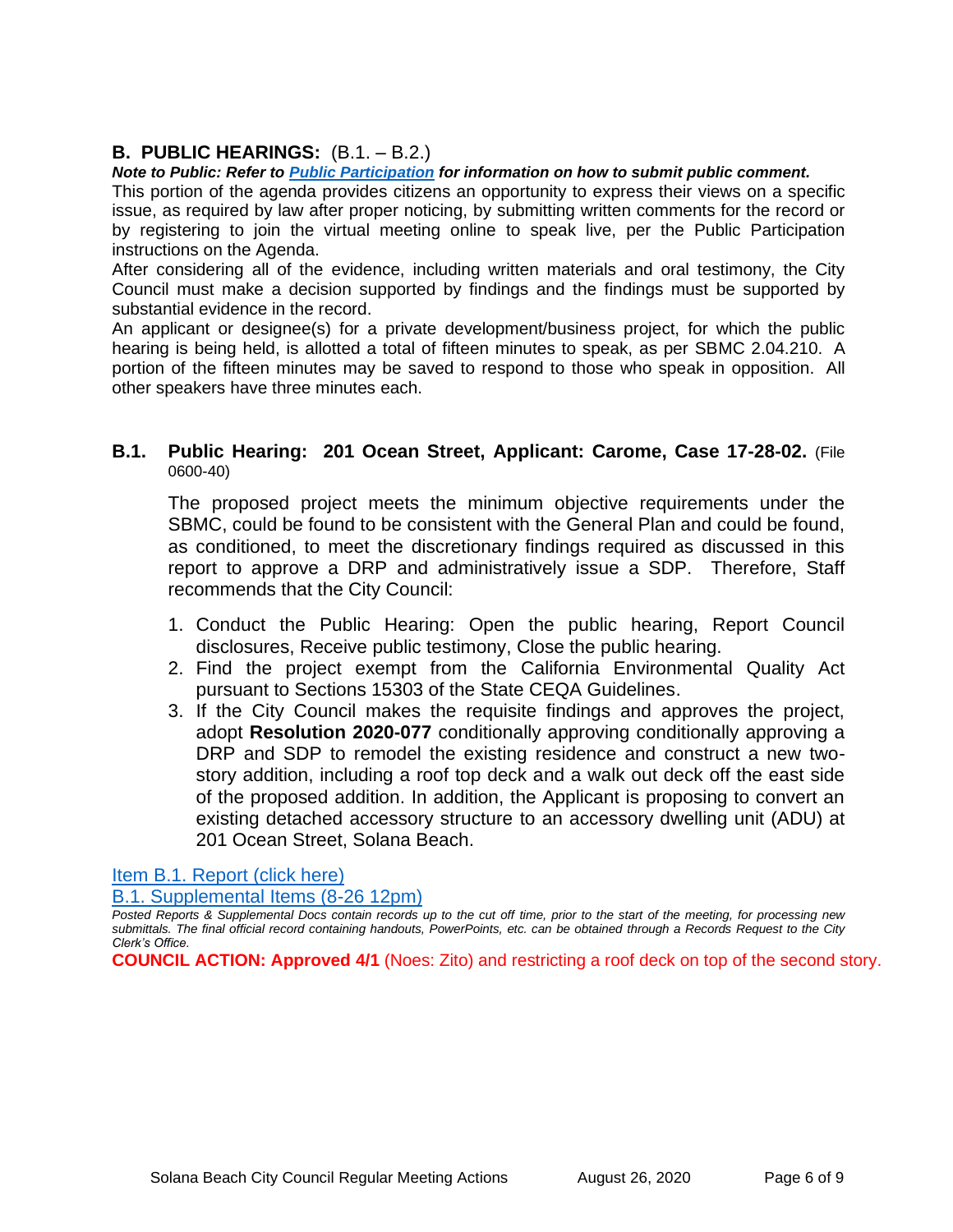## **B.2. Public Hearing: 325 S. Sierra, Applicant: Seascape Shores Condominiums HOA, Case TE20-001.** (File 0600-40)

Staff recommends that the City Council:

- 1. Conduct the Public Hearing: Open the public hearing, Report Council disclosures, Receive public testimony, Close the public hearing.
- 2. If the Council can make the required findings, adopt **Resolution 2020-121**, approving the request for a Time Extension for approvals and entitlements in Case No. 17-17-39 and setting the expiration date on May 23, 2021.

[Item B.2. Report \(click here\)](https://www.dropbox.com/sh/kcb96l7uute9iax/AACY_W4eBEv6HRFqMdtEq3vQa?dl=0)

*Posted Reports & Supplemental Docs contain records up to the cut off time, prior to the start of the meeting, for processing new submittals. The final official record containing handouts, PowerPoints, etc. can be obtained through a Records Request to the City Clerk's Office.*

#### **COUNCIL ACTION: Approved 5/0**

## **C. STAFF REPORTS:** (C.1. – C.4.)

*Note to Public: Refer to Public Participation for information on how to submit public comment.*  Any member of the public may address the City Council on an item of concern by submitting written correspondence for the record to be filed with the record or by registering to join the virtual meeting online to speak live, per the Public Participation instructions on the Agenda. The maximum time allotted for each speaker is THREE MINUTES (SBMC 2.04.190).

## **C.1. Small Business Grant Program Update**. (File 0330-25)

Recommendation: That the City Council:

1. Receive the report on the grant recipients and provide additional direction to Staff on the Small Business Financial Assistance Grant Program.as necessary.

#### [Item C.1. Report](https://solanabeach.govoffice3.com/vertical/Sites/%7B840804C2-F869-4904-9AE3-720581350CE7%7D/uploads/C.1._-_Small_Business_Grant_Update_FINAL-O.pdf) [\(click here\)](https://solanabeach.govoffice3.com/vertical/Sites/%7B840804C2-F869-4904-9AE3-720581350CE7%7D/uploads/C.1._-_Small_Business_Grant_Update_FINAL-O.pdf) **COUNCIL ACTION: Approved 5/0**

## **C.2. Declaring Climate Emergency and Need for Accelerated Action to Address the Climate Crisis** (File 0220-10)

Recommendation: That the City Council

1. Adopt **Resolution 2020-124** declaring a climate emergency and the need for accelerated action to address the climate crisis.

[Item C.2. Report \(click here\)](https://solanabeach.govoffice3.com/vertical/Sites/%7B840804C2-F869-4904-9AE3-720581350CE7%7D/uploads/C.2._Climate_Emergency_FINAL-O.pdf)

C.2. Staff [Report Update](https://solanabeach.govoffice3.com/vertical/Sites/%7B840804C2-F869-4904-9AE3-720581350CE7%7D/uploads/C.2._Staff_Report_Update_(08-26).pdf)

[C.2. Supplemental Items \(8-26, 12pm\)](https://solanabeach.govoffice3.com/vertical/Sites/%7B840804C2-F869-4904-9AE3-720581350CE7%7D/uploads/Item_C.2._Supplemental_Docs_(8-26-20_1130am).pdf)

*Posted Reports & Supplemental Docs contain records up to the cut off time, prior to the start of the meeting, for processing new submittals. The final official record containing handouts, PowerPoints, etc. can be obtained through a Records Request to the City Clerk's Office.*

**COUNCIL ACTION: Approved 5/0** with modifications of eliminating numbers 11 and 15, and adding language "as resources allow" to numbers 13 and 14.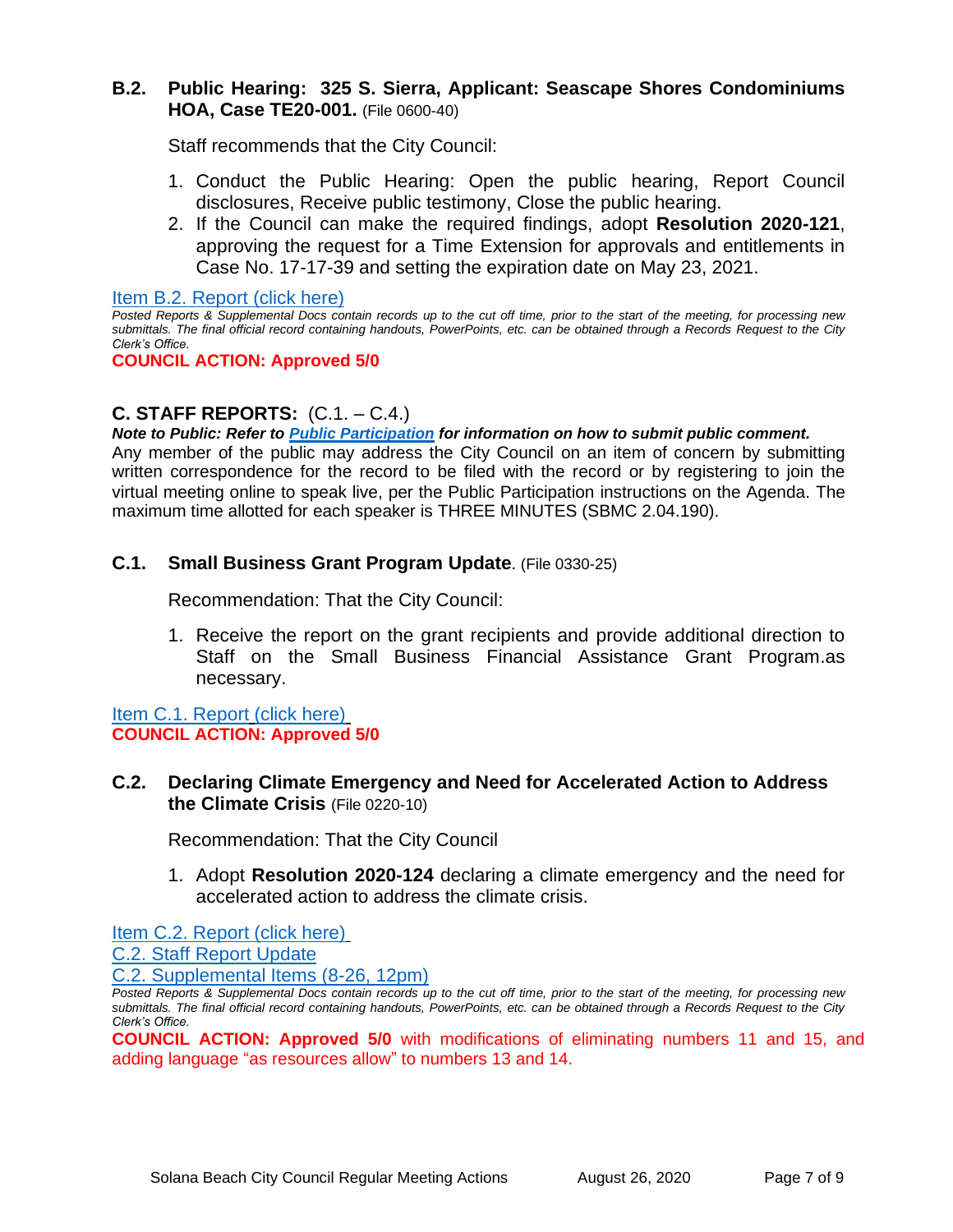## **C.3. State Coronavirus Aid, Relief and Economic Security (CARES) Act, Coronavirus Relief Fund (CRF).** (File 0240-70)

Recommendation: That the City Council

1. Provide direction to Staff on the use of the \$209,366.00 county and state allocations of CARES Act CRF funds, including its use for eligible reimbursement to the General Fund.

[Item C.3. Report \(click here\)](https://solanabeach.govoffice3.com/vertical/Sites/%7B840804C2-F869-4904-9AE3-720581350CE7%7D/uploads/C.3._-_CARES_Act_Funding_updating-O.pdf) 

*Posted Reports & Supplemental Docs contain records up to the cut off time, prior to the start of the meeting, for processing new submittals. The final official record containing handouts, PowerPoints, etc. can be obtained through a Records Request to the City Clerk's Office.*

**COUNCIL ACTION: Approved 5/0** allocating \$145,000 to the general fund for COVID reimbursement and Staff to return with recommendations for the remaining funds for COVID-related relief programs.

## **C.4. Citizen Commission Vacancies: Parks & Recreation Commission Appointment and Climate Action Commission Extension** (File 0120-06)

Recommendation: That the City Council

1. Consider the application(s) submitted and make an appointment to the vacancy on the Parks and Recreation Commission with a term until January 2021.

## [Item C.4. Report \(click here\)](https://solanabeach.govoffice3.com/vertical/Sites/%7B840804C2-F869-4904-9AE3-720581350CE7%7D/uploads/C.4._-_CitizComm_-_PkRecCAC_Review-Apptmts_-_O.pdf)

*Posted Reports & Supplemental Docs contain records up to the cut off time, prior to the start of the meeting, for processing new submittals. The final official record containing handouts, PowerPoints, etc. can be obtained through a Records Request to the City Clerk's Office.*

**COUNCIL ACTION: Approved 5/0** to appoint Danielle King.

## **WORK PLAN COMMENTS:**

*Adopted June 12, 2019*

## **COMPENSATION & REIMBURSEMENT DISCLOSURE:**

GC: Article 2.3. Compensation: 53232.3. (a) Reimbursable expenses shall include, but not be limited to, meals, lodging, and travel. 53232.3 (d) Members of a legislative body shall provide brief reports on meetings attended at the expense of the local agency "*City*" at the next regular meeting of the legislative body.

## **COUNCIL COMMITTEE REPORTS:** [Council Committees](https://www.ci.solana-beach.ca.us/index.asp?SEC=584E1192-3850-46EA-B977-088AC3E81E0D&Type=B_BASIC)

## **REGIONAL COMMITTEES: (outside agencies, appointed by this Council)**

- a. City Selection Committee (meets twice a year) Primary-Edson, Alternate-Zito
- b. County Service Area 17: Primary- Harless, Alternate-Edson
- c. Escondido Creek Watershed Authority: Becker /Staff (no alternate).
- d. League of Ca. Cities' San Diego County Executive Committee: Primary-Becker, Alternate-Harless and any subcommittees.
- e. League of Ca. Cities' Local Legislative Committee: Primary-Harless, Alternate-Becker
- f. League of Ca. Cities' Coastal Cities Issues Group (CCIG): Primary-Becker, Alternate-Harless
- g. North County Dispatch JPA: Primary-Harless, Alternate-Becker
- h. North County Transit District: Primary-Edson, Alternate-Becker
- i. Regional Solid Waste Association (RSWA): Primary-Hegenauer, Alternate-Becker
- j. SANDAG: Primary-Zito, 1<sup>st</sup> Alternate-Edson, 2<sup>nd</sup> Alternate-Becker, and any subcommittees.